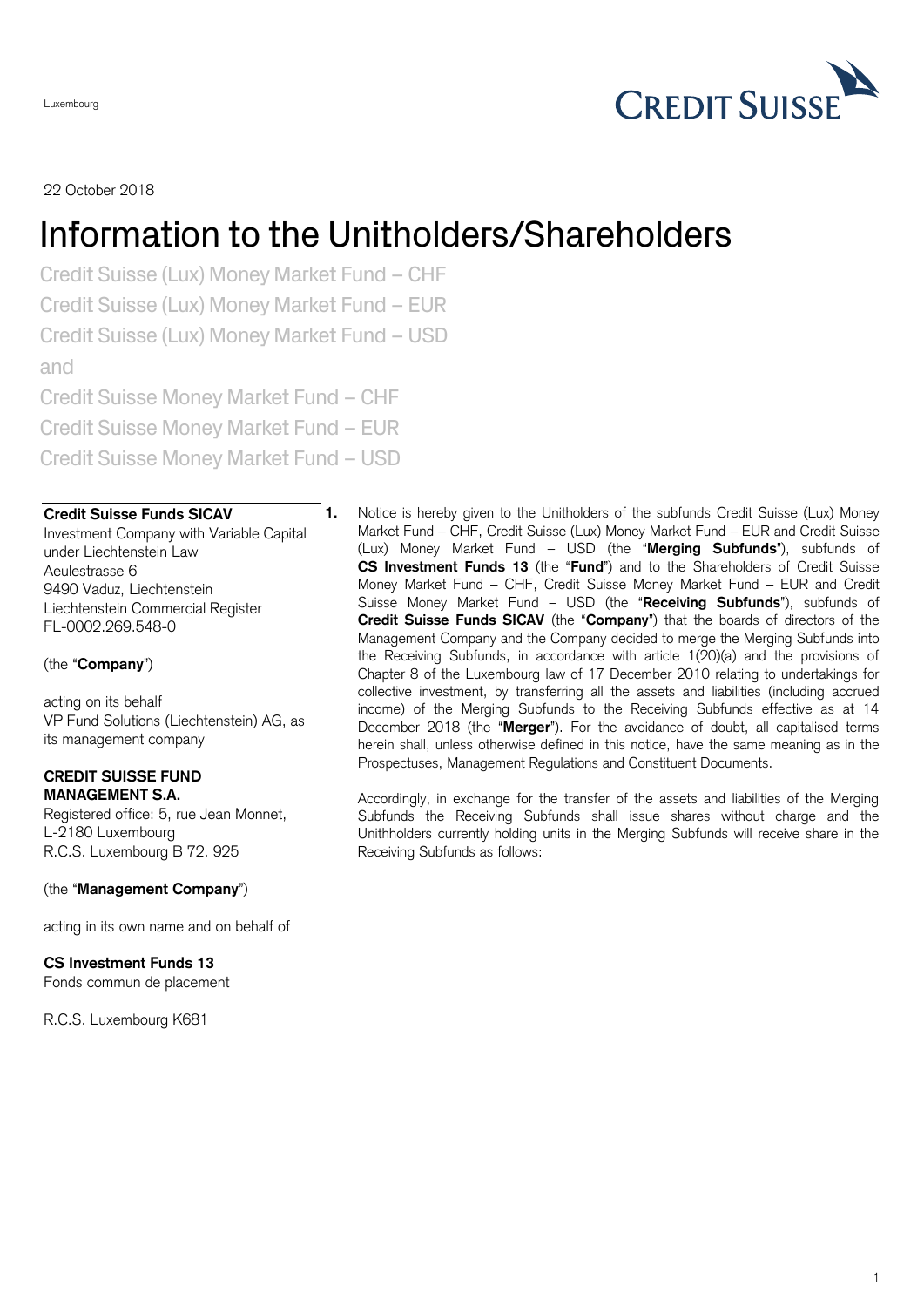| <b>Merging Subfund</b><br>CS Investment Funds 13 - Credit Suisse (Lux) Money Market Fund - CHF |              |                    |                            |                                                       |                                     |                    |                                              |                                                                                               | <b>Receiving Subfund</b><br>Credit Suisse Funds SICAV - Credit Suisse Money Market Fund - CHF |                    |                            |                                                    |                                          |                    |                                              |  |
|------------------------------------------------------------------------------------------------|--------------|--------------------|----------------------------|-------------------------------------------------------|-------------------------------------|--------------------|----------------------------------------------|-----------------------------------------------------------------------------------------------|-----------------------------------------------------------------------------------------------|--------------------|----------------------------|----------------------------------------------------|------------------------------------------|--------------------|----------------------------------------------|--|
| Unit Class<br>(Currency)                                                                       | <b>ISIN</b>  | Minimum<br>Holding | Maximum<br>Sales<br>Charge | Maximum<br>Adjustment<br>of the Net<br>Asset<br>Value | Maximum<br>Management<br>Fee (p.a.) | Ongoing<br>Charges | Synthetic<br>Risk and<br>Reward<br>Indicator | Share<br><b>Class</b><br>(Currency)                                                           | <b>ISIN</b>                                                                                   | Minimum<br>Holding | Maximum<br>Sales<br>Charge | Maximum<br>Adjustment<br>of the Net<br>Asset Value | Maximum<br>Manage-<br>ment Fee<br>(p.a.) | Ongoing<br>Charges | Synthetic<br>Risk and<br>Reward<br>Indicator |  |
| B (CHF)                                                                                        | LU0507202330 | n/a                | 5.00%                      | 2.00%                                                 | 0.50%                               | 0.16%              |                                              | B (CHF)                                                                                       | LI0037728396                                                                                  | n/a                | 1.50%                      | N/A                                                | 0.60%                                    | 0.20%              |                                              |  |
| EB (CHF)                                                                                       | LU0533765177 | n/a                | 3.00%                      |                                                       | 0.25%                               | 0.16%              | $\overline{1}$                               | EB (CHF)                                                                                      | LI0214880440                                                                                  | n/a                | 1.50%                      |                                                    | 0.40%                                    | 0.20%              |                                              |  |
| UB (CHF)                                                                                       | LU1144406987 | n/a                | 5.00%                      |                                                       | 0.40%                               | 0.16%              | $\overline{1}$                               | UB (CHF)                                                                                      | LI0214880481                                                                                  | n/a                | 1.50%                      |                                                    | 0.50%                                    | 0.20%              |                                              |  |
| <b>Merging Subfund</b><br>CS Investment Funds 13 - Credit Suisse (Lux) Money Market Fund - EUR |              |                    |                            |                                                       |                                     |                    |                                              | <b>Receiving Subfund</b><br>Credit Suisse Funds SICAV - Credit Suisse Money Market Fund - EUR |                                                                                               |                    |                            |                                                    |                                          |                    |                                              |  |
| B (EUR)                                                                                        | LU0650600199 | n/a                | 5.00%                      | 2.00%                                                 | 0.50%                               | 0.26%              |                                              | B (EUR)                                                                                       | LI0037729428                                                                                  | n/a                | 1.50%                      | n/a                                                | 0.60%                                    | 0.25%              | $\mathbf{1}$                                 |  |
| EB (EUR)                                                                                       | LU0650600355 | n/a                | 3.00%                      |                                                       | 0.25%                               | 0.20%              | $\overline{1}$                               | EB (EUR)                                                                                      | LI0214880598                                                                                  | n/a                | 1.50%                      |                                                    | 0.40%                                    | 0.20%              | $\mathbf{1}$                                 |  |
| IB (EUR)                                                                                       | LU0650600512 | 500,000            | 3.00%                      |                                                       | 0.25%                               | 0.24%              | -1                                           | IB (EUR)                                                                                      | LI0037729477                                                                                  | n/a                | 1.50%                      |                                                    | 0.35%                                    | 0.22%              | $\overline{1}$                               |  |
| UB (EUR)                                                                                       | LU1144406805 | n/a                | 5.00%                      |                                                       | 0.40%                               | 0.26%              | -1                                           | UB (EUR)                                                                                      | LI0214880622                                                                                  | n/a                | 1.50%                      |                                                    | 0.50%                                    | 0.26%              | $\mathbf{1}$                                 |  |
| <b>Merging Subfund</b><br>CS Investment Funds 13 - Credit Suisse (Lux) Money Market Fund - USD |              |                    |                            |                                                       |                                     |                    |                                              | <b>Receiving Subfund</b><br>Credit Suisse Funds SICAV - Credit Suisse Money Market Fund - USD |                                                                                               |                    |                            |                                                    |                                          |                    |                                              |  |
| B (USD)                                                                                        | LU0650600785 | n/a                | 5.00%                      | 2.00%                                                 | 0.50%                               | 0.47%              |                                              | B (USD)                                                                                       | LI0037729709                                                                                  | n/a                | 1.50%                      | n/a                                                | 0.60%                                    | 0.46%              | $\overline{1}$                               |  |
| DB (USD)                                                                                       | LU0650600868 | n/a                | n/a                        |                                                       | n/a                                 | 0.07%              | -1                                           | DB (USD)                                                                                      | LI0037730780                                                                                  | n/a                | n/a                        |                                                    | 0.10%                                    | 0.08%              | $\mathbf{1}$                                 |  |
| EB (USD)                                                                                       | LU0650600942 | n/a                | 3.00%                      |                                                       | 0.25%                               | 0.31%              | -1                                           | EB (USD)                                                                                      | LI0214880689                                                                                  | n/a                | 1.50%                      |                                                    | 0.40%                                    | 0.29%              | $\overline{1}$                               |  |
| IB (USD)                                                                                       | LU0650601163 | 500,000            | 3.00%                      |                                                       | 0.25%                               | 0.37%              |                                              | IB (USD)                                                                                      | LI0037730715                                                                                  | n/a                | 1.50%                      |                                                    | 0.35%                                    | 0.30%              | $\overline{1}$                               |  |
| UB (USD)                                                                                       | LU1144407019 | n/a                | 5.00%                      |                                                       | 0.40%                               | 0.37%              |                                              | UB (USD)                                                                                      | LI0214880713                                                                                  | n/a                | 1.50%                      |                                                    | 0.50%                                    | 0.36%              | $\overline{1}$                               |  |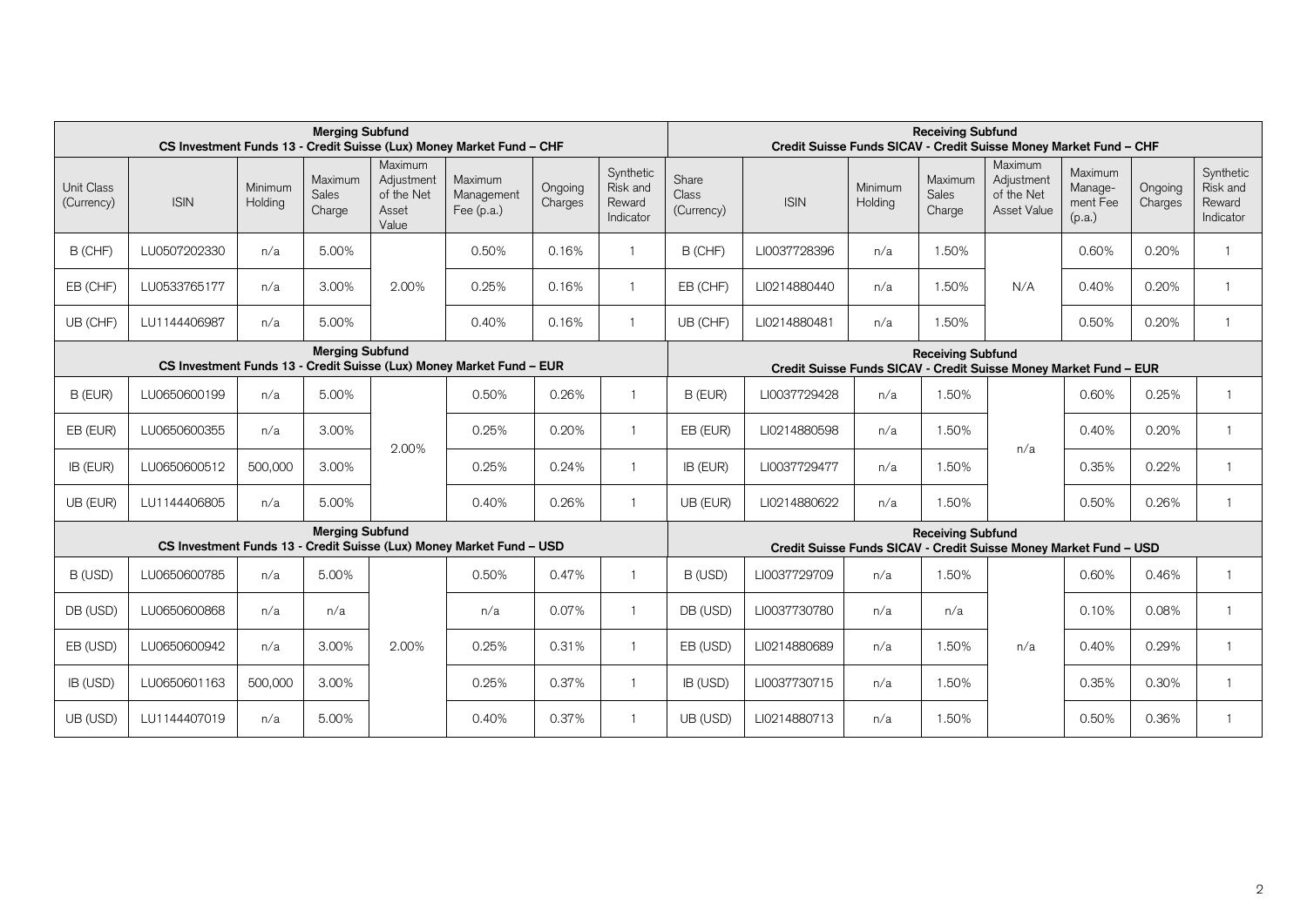Unitholders of the Merging Subfunds should note the differences between the Merging Subfunds and the Receiving Subfunds, as well as between the units in the Merging Subfunds and the corresponding shares in the Receiving Subfunds, as detailed in the table above to this notice. For instance, shares in the Receiving Subfunds sometimes differ from the respective units of the Merging Subfunds in terms of applicable fees, reference currency, hedging policy or distribution policy. Also, the Unitholders of the Merging Subfunds should note that as a result of the Merger they will become Shareholders of the Company, though the shares do not constitute voting rights. More generally, Unitholders should be aware of the different legal form of the Company and note the resulting differences in terms of governance structure.

The resolutions to merge the Merging Subfunds into the Receiving Subfunds were passed in the Unitholders and Shareholders' interest, the intention being to streamline the existing product range of Credit Suisse. The Merger will increase the asset base of the Receiving Subfunds ensuring that the assets in the Merging and Receiving Subfunds are managed more efficiently while enhancing operational efficiencies of two similar products. In view of the relative similarities between the investment policies and the assets and liabilities of the Merging Subfunds and the Receiving Subfunds, no material impact on the performance of the Receiving Subfunds is expected to take place as a result of the Merger. Also, there will be no rebalancing of the portfolio either before or after the merger takes effect. Furthermore shareholders should note the resulting differences in terms of ongoing charges, as indicated in the above table. Shareholders' attention is drawn to the fact that shares in the Receiving Subfunds sometimes differ from the respective units of the Merging Subfunds in terms of distribution policy.

The Receiving Subfunds have been notified (or are in the process of being notified) with the purpose of marketing their shares in the member States of the European Union where the Merging Subfunds have been notified to market their shares in accordance with article 60 of the 2010 Law.

For more details on the Receiving Subfunds, Shareholders are kindly invited to read the KIID of the Receiving Subfunds which may be either (i) obtained free of charge from or may be requested at the registered office of the Management Company and the Company or (ii) found under the following link: [www.lafv.li](http://www.lafv.li/)

All costs of the Merger (with the exception of any dealing costs, audit costs, other miscellaneous costs and transfer taxes on the assets associated with the transfer of assets and liabilities and the custody transfer costs) will be borne by the Management Company, including legal, accounting, stamp duty and other administrative expenses.

The issue of units in the Merging Subfunds will be suspended with effect as from 23 October 2018. Accordingly, subscription and conversion applications in the Merging Subfunds will be accepted up to 3.00 p.m. CET on 22 October 2018. Unitholders of the Merging Subfunds and Shareholders of the Receiving Subfunds will be able to redeem units of the Merging Subfunds respectively to redeem shares of the Receiving Subfunds until 6 December 2018, i.e. redemption applications can be submitted up to 3.00 p.m. CET on 6 December 2018 and will be handled free of charge.

The exchange of units and shares will be effected on the basis of the net asset values calculated on 14 December 2018 based on the closing prices of 13 December 2018 and be published as soon as practicable. Fractions of shares in the Receiving Subfunds may be issued down to three decimal places. Unitholders of the Merging Subfunds will not receive any additional cash payment in addition to their allocation of shares in the Receiving Subfunds.

Unitholders of the Merging Subfunds who have not submitted their units for redemption until 3 p.m. CET on 6 December 2018 will be allocated the corresponding share class in the Receiving Subfunds on 14 December 2018 with value date 17 December 2018.